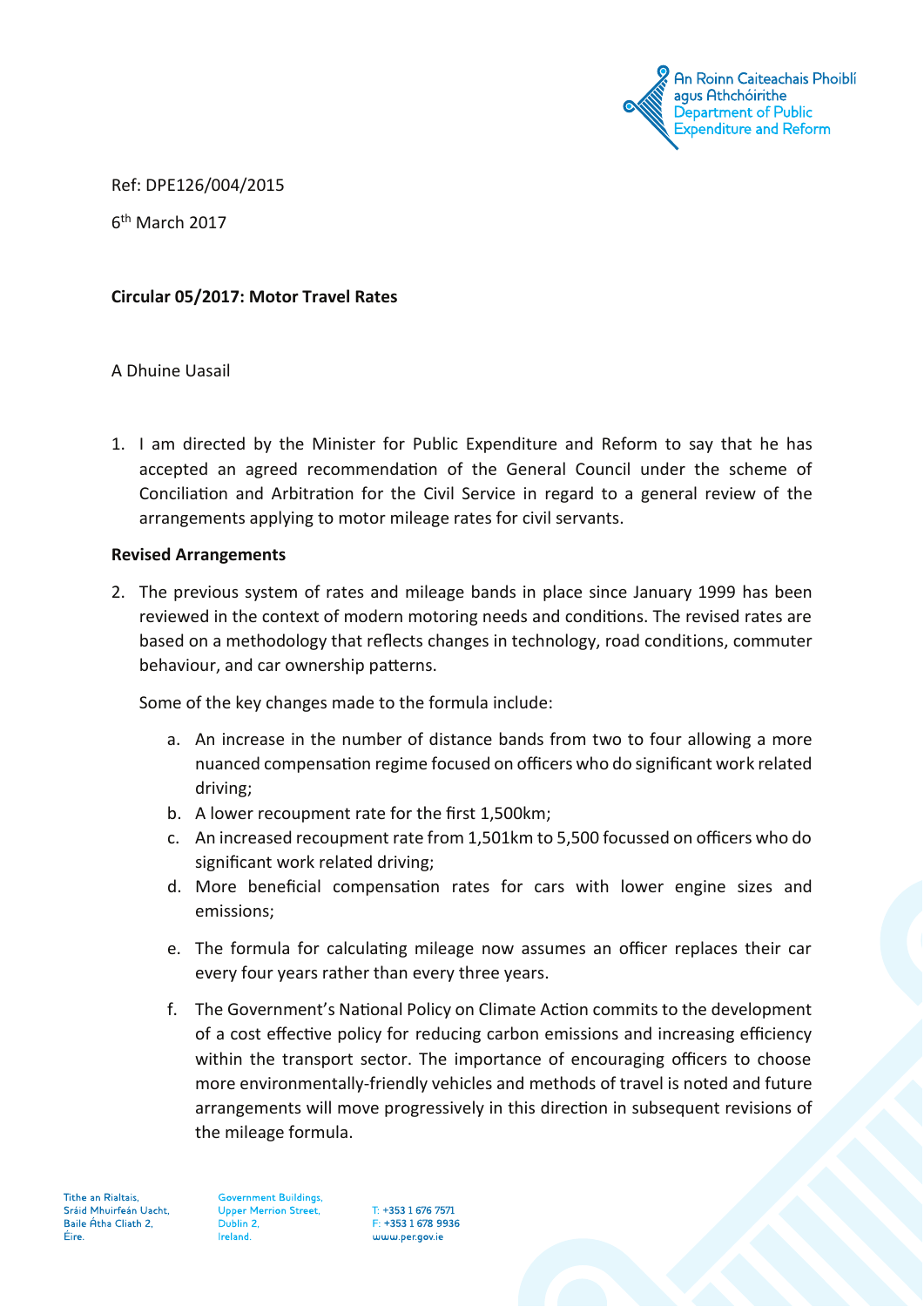- 3. Details of the new arrangements are set out in Appendix 1 of this Circular and will apply from 1st April 2017.
- 4. The amount of mileage accumulated by officers between 1st January 2017 and 1st April 2017 will not be altered by the introduction of these new bands and rates. Mileage to date will, however, count towards aggregated mileage for the year. For example, an officer driving a car in the '1200-1500cc' engine size who had claimed 1,400km on 1st April 2017 would then move to the new Band 1 and receive 39.86 cent per kilometre. Once they have driven a further 100km, they would then move to Band 2 and receive 73.21 cent per kilometre.
- 5. All mileage claims in respect of the period 1<sup>st</sup> January 2017 to 31<sup>st</sup> March 2017 should be made **before** 31st March 2017.
- 6. The rates listed in the Appendix to this Circular will be locked in for a period of three years. It is this Department's intention that any future review of this formula will include a five year replacement rate, in order to take account of increased efficiencies and improvements in motor technology.
- 7. Payment of the rates authorised in this Circular will be subject to the regulations issued in Circular 11/1982 and any other instructions in force from time to time.
- 8. Heads of Departments should continue to ensure that only essential travel is undertaken and that the number of officers on any official journey is kept to the absolute minimum.
- 9. This circular should be brought to the attention of all bodies under the aegis of your Department or Office and all officers in your Department or Office who are responsible for travel.
- 10. **Personal enquiries from individual officers should be addressed to the Personnel Unit of the employing Department/Office.** Any enquiries about this Circular from Departments should be emailed to [Travel.Policy@per.gov.ie.](mailto:Travel.Policy@per.gov.ie) This Circular is also available on the Department's website at [www.circulars.gov.ie.](http://www.circulars.gov.ie/)

Mise le meas

Colin Menton Assistant Secretary

To/All Departments etc.